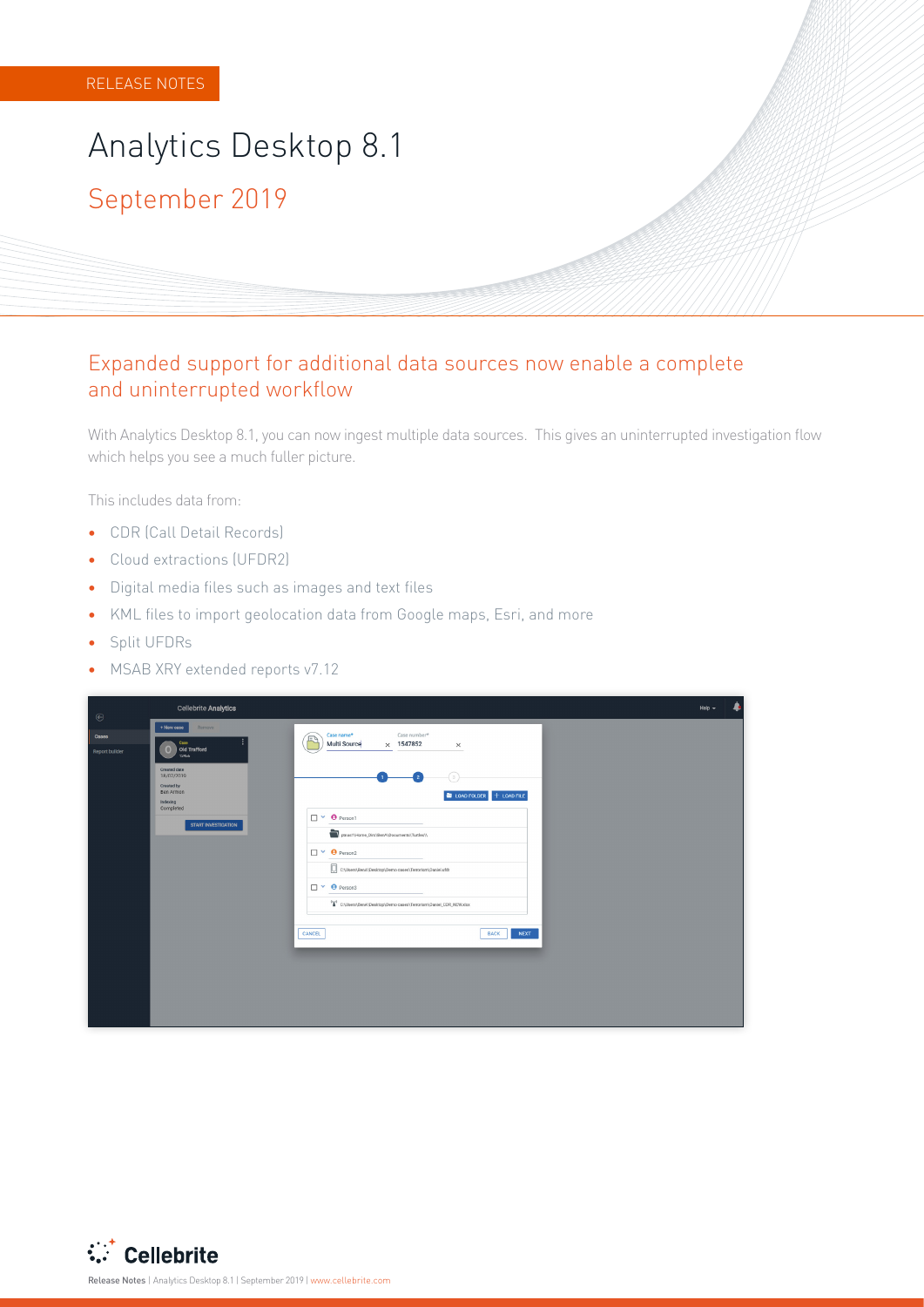### Benefit from an enhanced user experience and visualize a person's journey on the map

Playback a suspect's journey using a range of location data sources including CDR, KML and more. The new and intuitive interface displays a scrollable list of all the location events, allowing you to see the details and focus on each event by automatically zooming in on its location.



#### Improve the representation of people by manually manipulating digital identities with the new split and merge persons capability

The new Split and Merge Person function allows you to better represent the digital fingerprint of the people involved in an investigation. You can manually split or merge the person's identifiers, across two or more entities, within a single case.